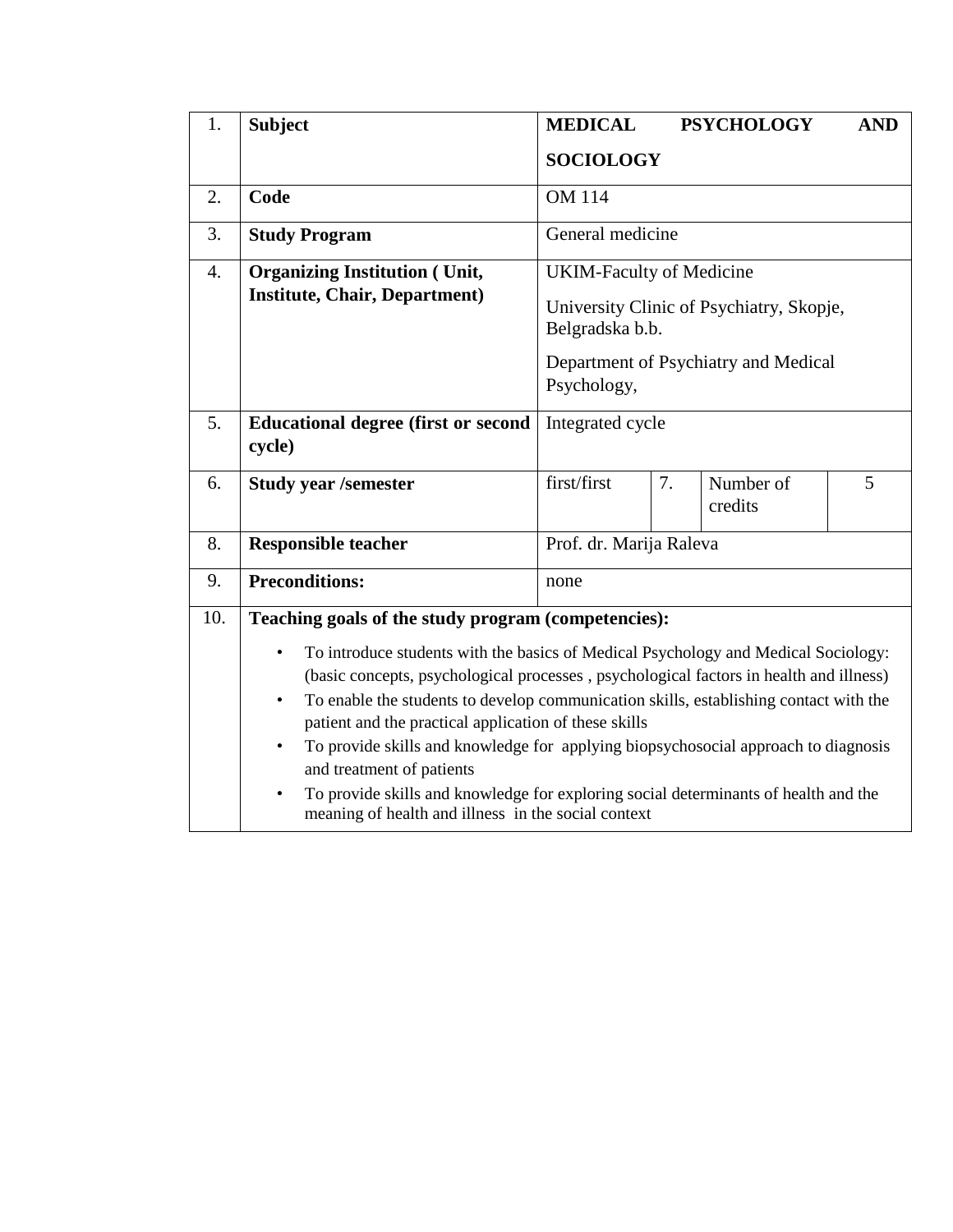| 11. | Contents of the study program:                                                                                                                                                                                                                                                                                                                                                                                                                                                                                                                         |  |  |  |  |  |  |  |
|-----|--------------------------------------------------------------------------------------------------------------------------------------------------------------------------------------------------------------------------------------------------------------------------------------------------------------------------------------------------------------------------------------------------------------------------------------------------------------------------------------------------------------------------------------------------------|--|--|--|--|--|--|--|
|     | Theoretical course:                                                                                                                                                                                                                                                                                                                                                                                                                                                                                                                                    |  |  |  |  |  |  |  |
|     | Psychological processes across the life span                                                                                                                                                                                                                                                                                                                                                                                                                                                                                                           |  |  |  |  |  |  |  |
|     | Consciousness and sleep – levels of awareness<br>$\bullet$<br>Senses and perception – the interpretation of sensory stimuli<br>$\bullet$<br>Attention – selection of information, planning<br>$\bullet$<br>Cognitive development $-$ the changes in the capacities of the individual as a function<br>$\bullet$<br>of age and experience frombirth to adulthood<br>Cognitive aspects of ageing – the changes as a function of age and experience during<br>$\bullet$<br>later life                                                                     |  |  |  |  |  |  |  |
|     | Socio-emotional relationship across the life span<br>$\bullet$<br>Attachemnt<br>$\bullet$<br>Learning - interaction with the environment, stable change in behaviour or<br>$\bullet$<br>understanding<br>Memory – the cognitive processes of encoding, storing and retrieving information as a<br>$\bullet$<br>function of age<br>Language and speech<br>Development and personality structure, theories of personality development<br>$\bullet$<br>Psychological defense mechanisms and their function<br>Psychological factors in health and illness |  |  |  |  |  |  |  |
|     | Biological basis of behavior (genes and behavior)<br>$\bullet$<br>Mental health and mental illness<br>$\bullet$<br>Psychological factors in health promotion and illness prevention<br>$\bullet$<br>Psychological interventions - interventions to change behaviour, modify risk, and<br>$\bullet$<br>improve outcomes                                                                                                                                                                                                                                 |  |  |  |  |  |  |  |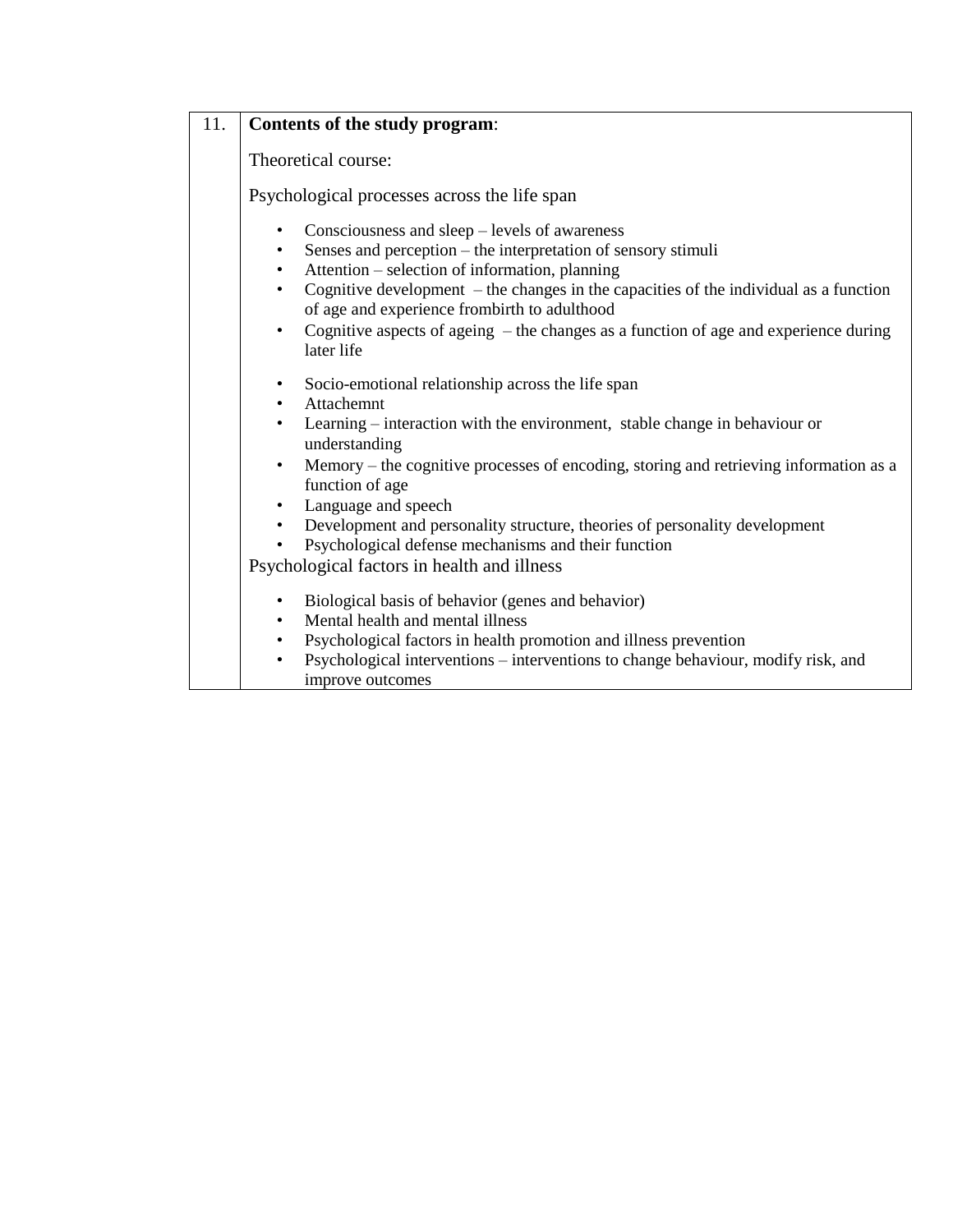|     | Psychological processes in disease – pathways and mechanisms from psychological<br>$\bullet$<br>states to disease end points<br>Psychological aspects of pain<br>٠ |      |        |                      |                                                                                        |  |  |  |  |  |  |
|-----|--------------------------------------------------------------------------------------------------------------------------------------------------------------------|------|--------|----------------------|----------------------------------------------------------------------------------------|--|--|--|--|--|--|
|     | Psychological responses to illness                                                                                                                                 |      |        |                      |                                                                                        |  |  |  |  |  |  |
|     | Emotional, cognitive and behavioural responses to illness<br>chronic illness<br>Psychological stress and trauma                                                    |      |        |                      | Coping with illness - adjusting behaviour or thoughts to reduce effects of an acute or |  |  |  |  |  |  |
|     | Death, dying and bereavement<br>٠<br>Burn out syndrome<br>$\bullet$                                                                                                |      |        |                      |                                                                                        |  |  |  |  |  |  |
|     | Psychological counseling                                                                                                                                           |      |        |                      |                                                                                        |  |  |  |  |  |  |
|     |                                                                                                                                                                    |      |        |                      |                                                                                        |  |  |  |  |  |  |
|     | Social determinants of health and illness:                                                                                                                         |      |        |                      |                                                                                        |  |  |  |  |  |  |
|     | Social norms, social biography, healthy lifestyles, self-care<br>$\bullet$                                                                                         |      |        |                      |                                                                                        |  |  |  |  |  |  |
|     | Social structure, social inequalities, social stress and coping<br>$\bullet$<br>Violence and health : ecological model, risk and protective factors<br>$\bullet$   |      |        |                      |                                                                                        |  |  |  |  |  |  |
|     | Social change and the meaning of gender, sexuality, suicide, mental illness, disability,<br>$\bullet$<br>death                                                     |      |        |                      |                                                                                        |  |  |  |  |  |  |
|     | <b>Practical course:</b>                                                                                                                                           |      |        |                      |                                                                                        |  |  |  |  |  |  |
|     | Human communication and communication skills training                                                                                                              |      |        |                      |                                                                                        |  |  |  |  |  |  |
|     | Meaning of communication<br>$\bullet$                                                                                                                              |      |        |                      |                                                                                        |  |  |  |  |  |  |
|     | Interaction doctor-patient: compliance, health education and difficulties in<br>$\bullet$<br>communication                                                         |      |        |                      |                                                                                        |  |  |  |  |  |  |
|     | Leadership and teamwork<br>$\bullet$                                                                                                                               |      |        |                      |                                                                                        |  |  |  |  |  |  |
|     | ٠<br>Response of the patient to the illness<br>٠                                                                                                                   |      |        |                      | Social processes shaping professional behavior Psychological response to illness       |  |  |  |  |  |  |
|     | Response of an ill child                                                                                                                                           |      |        |                      |                                                                                        |  |  |  |  |  |  |
|     | Patient with acute illness                                                                                                                                         |      |        |                      |                                                                                        |  |  |  |  |  |  |
|     | Patient with chronic illness<br>Psychological profile of the personality of the patient                                                                            |      |        |                      |                                                                                        |  |  |  |  |  |  |
|     |                                                                                                                                                                    |      |        |                      |                                                                                        |  |  |  |  |  |  |
| 12. | Methods of studying: Interactive lectures, tutorials / workshops, seminars                                                                                         |      |        |                      |                                                                                        |  |  |  |  |  |  |
| 13. | <b>Total no. of hours:</b>                                                                                                                                         |      |        | $\ldots$ hours 75    |                                                                                        |  |  |  |  |  |  |
| 14. | Distribution of the available time                                                                                                                                 |      |        |                      |                                                                                        |  |  |  |  |  |  |
| 15. | <b>Type of educational</b>                                                                                                                                         | 15.1 |        | Lectures-theoretical | 38 hours                                                                               |  |  |  |  |  |  |
|     | activity                                                                                                                                                           |      | course |                      |                                                                                        |  |  |  |  |  |  |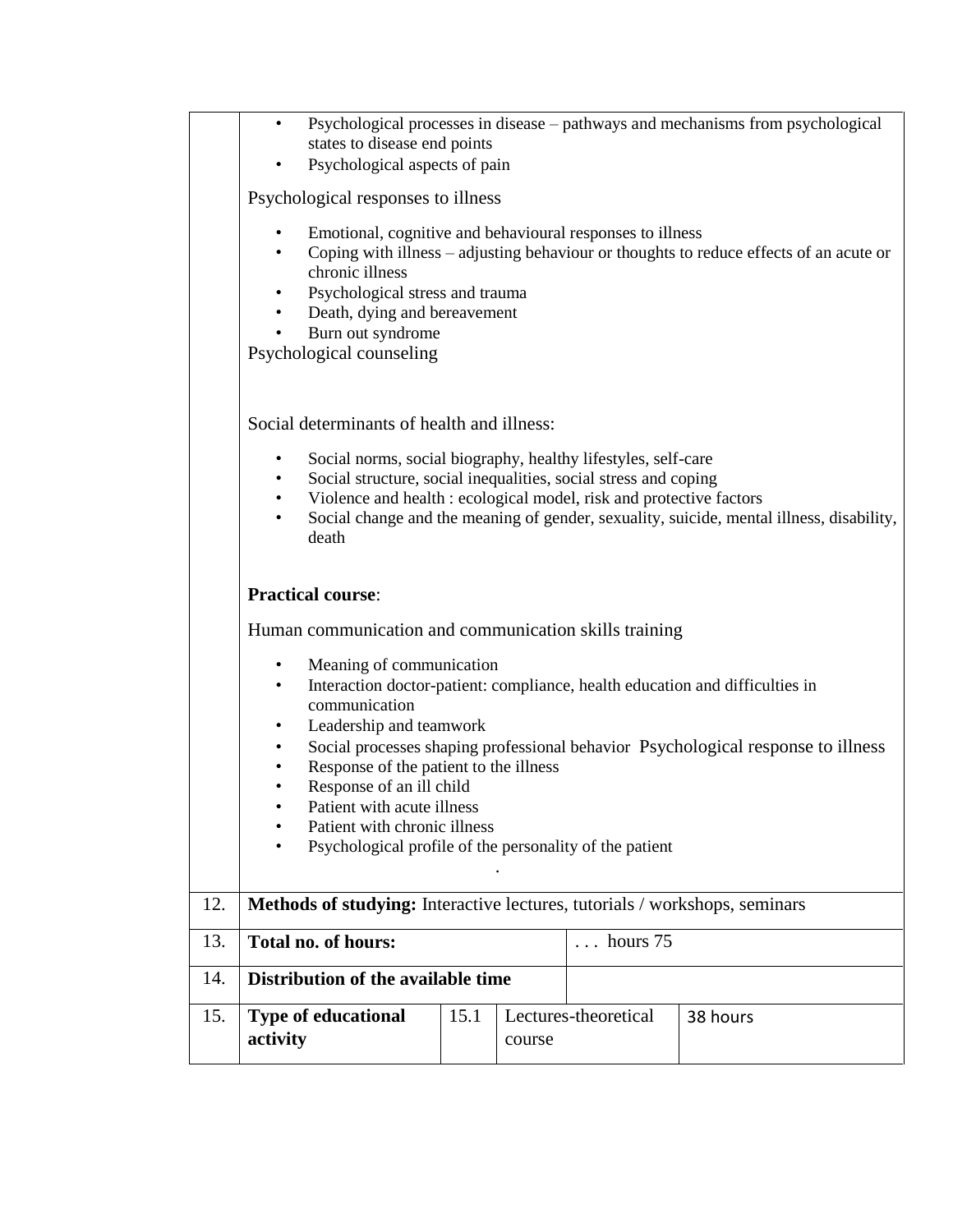|     |                                           | 15.2         | Practicals (laboratory,<br>clinical),<br>seminars, team<br>work |                                         | Practicals 28 hours<br>Seminars: 10 hours |                                                                   |  |
|-----|-------------------------------------------|--------------|-----------------------------------------------------------------|-----------------------------------------|-------------------------------------------|-------------------------------------------------------------------|--|
| 16. | Other types of<br>activities              |              | 16.1                                                            | Project assignments<br>Individual tasks |                                           | hours                                                             |  |
|     |                                           |              | 16.2                                                            |                                         |                                           | hours                                                             |  |
|     |                                           |              | 16.3                                                            | Home studying                           |                                           | $\ldots$ hours                                                    |  |
| 17. | <b>Assessment of knowledge:</b><br>points |              |                                                                 |                                         |                                           |                                                                   |  |
|     | 17.1                                      | <b>Tests</b> |                                                                 |                                         | 3 Continuous tests<br>Test 1<br>Test 2    | min.-max.<br>total points<br>$22 - 40$ points<br>$22 - 40$ points |  |
|     |                                           | Final exam   |                                                                 |                                         |                                           | min.-<br>max.                                                     |  |

|     |                                                     |                                                             |                  | Oral exam          | 44-80 points  |                      |
|-----|-----------------------------------------------------|-------------------------------------------------------------|------------------|--------------------|---------------|----------------------|
|     | 17.2                                                | Seminar work/project<br>(presentation: written and<br>oral) |                  | Seminar works      | 5-10 points   | min.-max.            |
|     | 17.3                                                | Active participation                                        |                  |                    |               | min.-max.            |
|     |                                                     |                                                             |                  | Theoretical course |               | points 1-3           |
|     |                                                     |                                                             |                  | Practical course   |               | points 4-7           |
| 18. | Knowledge assessment<br>criteria:<br>(points/grade) |                                                             |                  | up to 59 points    |               | $5$ (five) F         |
|     |                                                     |                                                             |                  | 60 to 68 points    |               | $6$ (six) E          |
|     |                                                     |                                                             |                  | 69 to 76 points    |               | $7$ (seven) D        |
|     |                                                     |                                                             | 77 to 84 points  |                    | $8$ (eight) C |                      |
|     |                                                     |                                                             |                  | 85 to 92 points    |               | $9 \text{ (nine)} B$ |
|     |                                                     |                                                             | 93 to 100 points |                    |               | $10$ (ten) A         |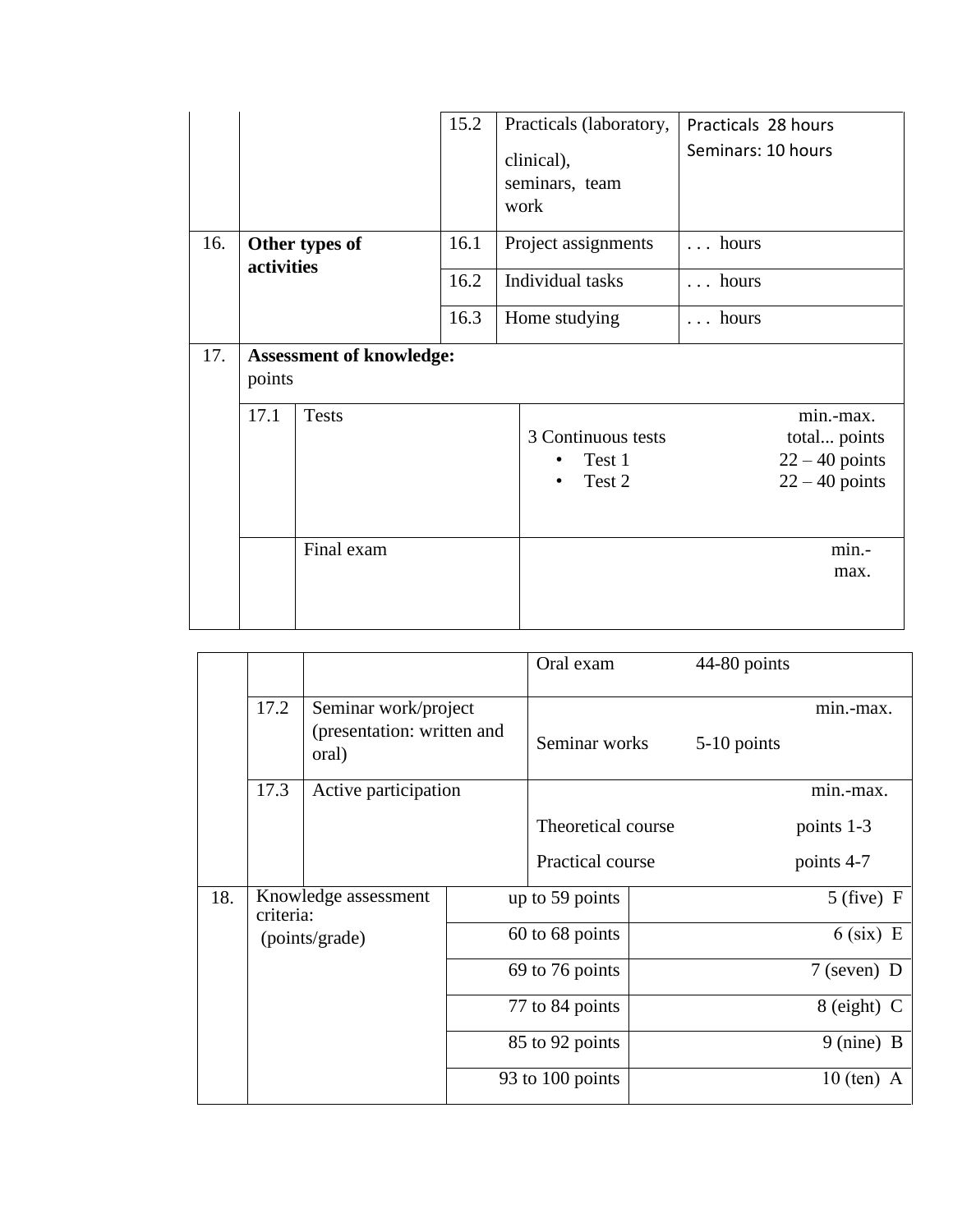| 19. | Criteria for obtaining a<br>signature and taking the<br>final exam |                |                                                      | <b>Conditional criteria for assessment of knowledge:</b><br>To<br>obtain a signature the student should regularly attend the<br>theoretical as well as practical course and seminars. The<br>continuous knowledge assessment is not obligatory, the<br>student may directly attend the final exam. Passed first<br>test is a precondition to attend the second exam.<br>Students who have passed both tests are not attending the<br>final exam. Student who haven't passed the first test or<br>haven't attended the first test are obliged to attend the<br>final exam. Assessment of the overall performance is<br>obtained based on the sum of points from overall<br>activities, including the tests or the final exam |                                                                                                                     |                              |      |  |  |  |
|-----|--------------------------------------------------------------------|----------------|------------------------------------------------------|-----------------------------------------------------------------------------------------------------------------------------------------------------------------------------------------------------------------------------------------------------------------------------------------------------------------------------------------------------------------------------------------------------------------------------------------------------------------------------------------------------------------------------------------------------------------------------------------------------------------------------------------------------------------------------------------------------------------------------|---------------------------------------------------------------------------------------------------------------------|------------------------------|------|--|--|--|
| 20. |                                                                    |                | Language of the course                               | Macedonian                                                                                                                                                                                                                                                                                                                                                                                                                                                                                                                                                                                                                                                                                                                  |                                                                                                                     |                              |      |  |  |  |
| 21. |                                                                    |                | Method for evaluation of<br>the quality of education |                                                                                                                                                                                                                                                                                                                                                                                                                                                                                                                                                                                                                                                                                                                             | Anonymous student's evaluation of the subject, teachers<br>and collaborators involved in the educational activities |                              |      |  |  |  |
| 22. | Literature                                                         |                |                                                      |                                                                                                                                                                                                                                                                                                                                                                                                                                                                                                                                                                                                                                                                                                                             |                                                                                                                     |                              |      |  |  |  |
|     |                                                                    |                | Mandatory textbooks                                  |                                                                                                                                                                                                                                                                                                                                                                                                                                                                                                                                                                                                                                                                                                                             |                                                                                                                     |                              |      |  |  |  |
|     |                                                                    |                | Author                                               |                                                                                                                                                                                                                                                                                                                                                                                                                                                                                                                                                                                                                                                                                                                             | Title                                                                                                               | Publisher                    | Year |  |  |  |
|     |                                                                    | $\mathbf{1}$   | Chadlovski<br>G, Filipovska<br>Belevska<br>A,<br>D.  |                                                                                                                                                                                                                                                                                                                                                                                                                                                                                                                                                                                                                                                                                                                             | Medical<br>Psychology                                                                                               | Prosvetno<br>Delo,<br>Skopje | 2004 |  |  |  |
|     |                                                                    | $\overline{2}$ |                                                      |                                                                                                                                                                                                                                                                                                                                                                                                                                                                                                                                                                                                                                                                                                                             | Authorised lectures                                                                                                 |                              |      |  |  |  |
|     | 22.1                                                               | 3              |                                                      |                                                                                                                                                                                                                                                                                                                                                                                                                                                                                                                                                                                                                                                                                                                             | Practicum<br>of exercises<br>in Medical<br>Psychology and<br>Sociology                                              | In preparation               |      |  |  |  |
|     |                                                                    | $\overline{4}$ | <b>Branislav</b><br>Sarkanjac<br>Stefan Kostovski    | $\&$                                                                                                                                                                                                                                                                                                                                                                                                                                                                                                                                                                                                                                                                                                                        | Sociology of Health Faculty<br>and Illness                                                                          | of<br>Philosophy,<br>Skopje  | 2010 |  |  |  |
|     |                                                                    | 5              |                                                      |                                                                                                                                                                                                                                                                                                                                                                                                                                                                                                                                                                                                                                                                                                                             |                                                                                                                     |                              |      |  |  |  |
|     |                                                                    | 6              |                                                      |                                                                                                                                                                                                                                                                                                                                                                                                                                                                                                                                                                                                                                                                                                                             |                                                                                                                     |                              |      |  |  |  |